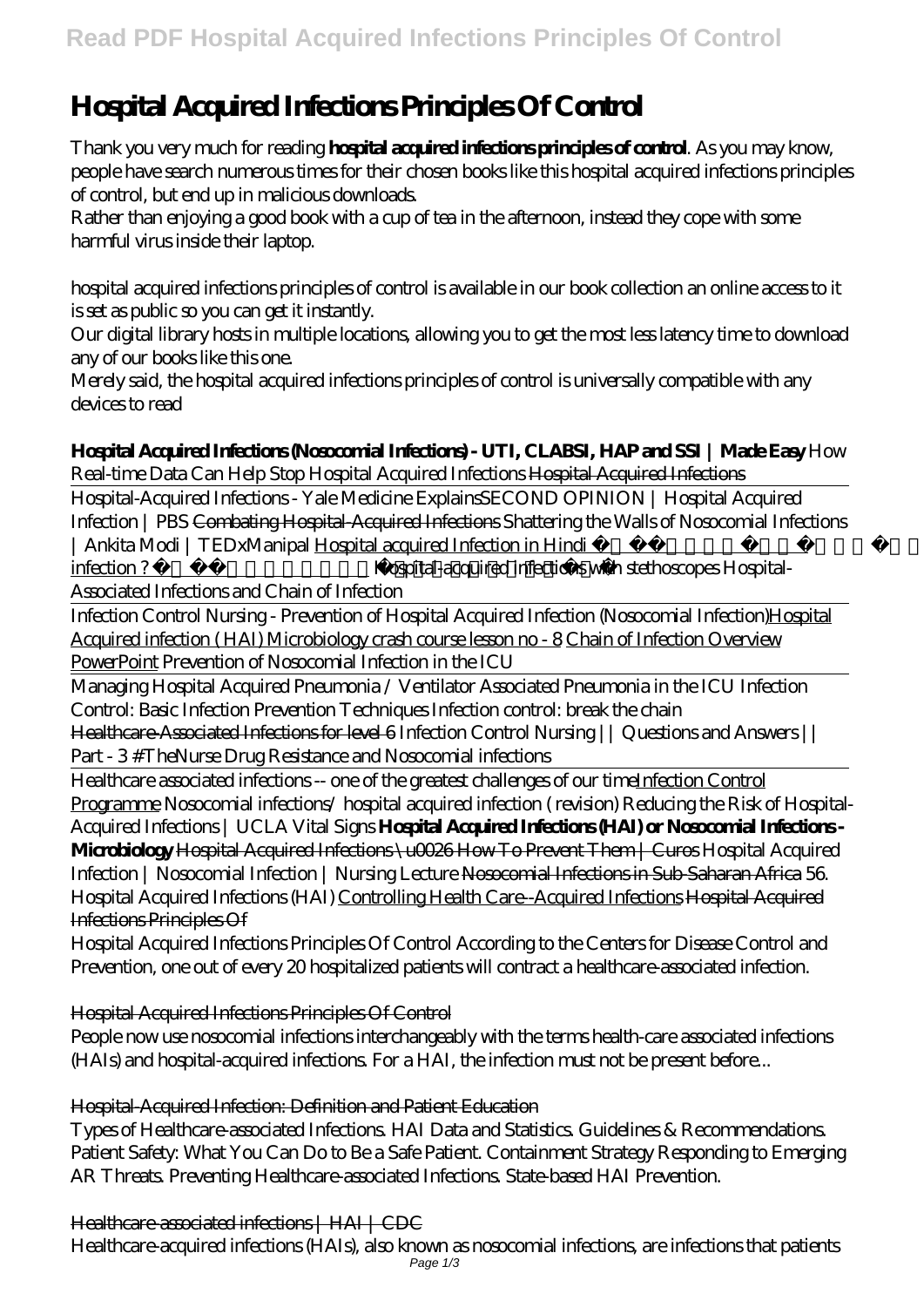get while receiving treatment for medical or surgical conditions. HAIs occur in all settings of care, including hospitals, surgical centers, ambulatory clinics, and long-term care facilities such as nursing homes and rehabilitation facilities.

## Healthcare-Acquired Infections (HAIs) – PatientCareLink

In most healthcare institutions, adherence to recommended hand-washing practices remains unacceptably low. Hand hygiene reflects awareness, attitudes and behaviors towards infection prevention and control. Environmental hygiene is a fundamental principle of infection prevention in healthcare settings.

#### 7 strategies to prevent healthcare-associated infections ...

What is a healthcare-associated infection? Healthcare-associated infections (HCAIs) can develop either as a direct result of healthcare interventions such as medical or surgical treatment, or from being in contact with a healthcare setting. The term HCAI covers a wide range of infections.

## Introduction | Healthcare-associated infections ...

Health care-associated infections (HAIs) are infections people get while they're receiving health care for another condition. HAIs can happen in any health care facility, including hospitals, ambulatory surgical centers, end-stage renal disease facilities, and long-term care facilities.

#### Health Care-Associated Infections | health.gov

The infection control policies and procedures, when consistently applied and integrated into all systems and processes result in significantly reduced infection rates thus reducing the morbidity and mortality due to Hospital Acquired Infections (HAIs).

## Hospital Infection Control Guidelines

Infections can be associated with the devices used in medical procedures, such as catheters or ventilators. These healthcare-associated infections (HAIs) include central line-associated bloodstream infections, catheter-associated urinary tract infections, and ventilator-associated pneumonia. Infections may also occur at surgery sites, known as ...

## Types of Healthcare-associated Infections | HAI | CDC

Contaminated medical devices and healthcare workers' hands are the most common sources of A) secondary infections. B) healthcare-acquired infections. C) common hospital infections. D) emerging infections.

## Chapter 9- Principles of Infectious Diseases Quiz ...

A Hospital-acquired infection also known as a nosocomial infection, is an infection that is acquired in a hospital or other health care facility To emphasize both hospital and nonhospital settings, it is sometimes instead called a healthcare–associated infection. Such an infection can be acquired in hospital, nursing home, rehabilitation facility, outpatient clinic, diagnostic laboratory or other clinical settings. Infection is spread to the susceptible patient in the clinical setting by ...

## Hospital-acquired infection - Wikipedia

hospital-acquired infections is very critical and that even the act of sufficient sanitization will reduce the number of individuals who are affected by the issue. Organizational and Strategical Development Hospital acquired infections should always be taken seriously and the issue should be brought to people's attention. Considering that this health issue is very critical, it is significant ...